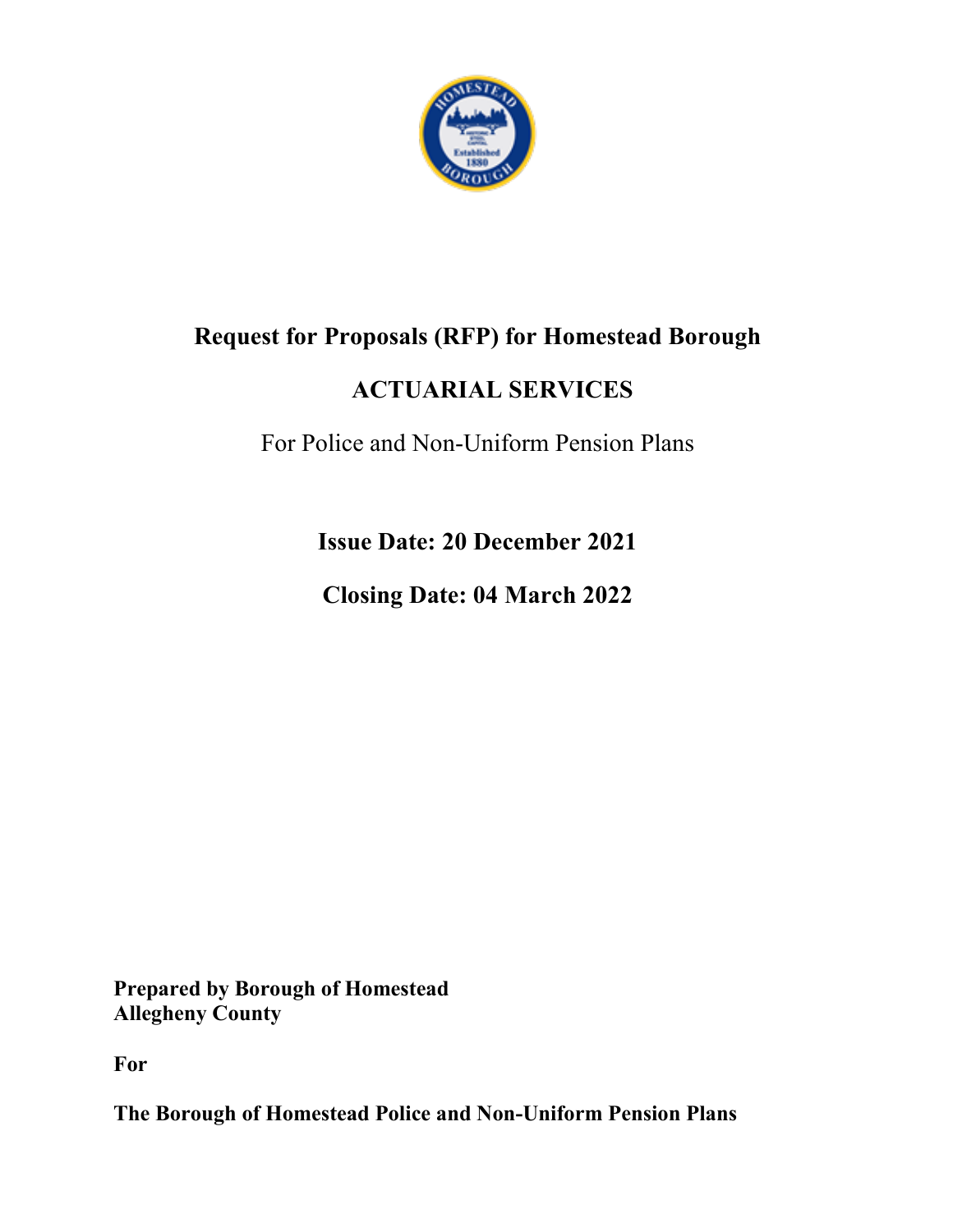# **Table of Contents**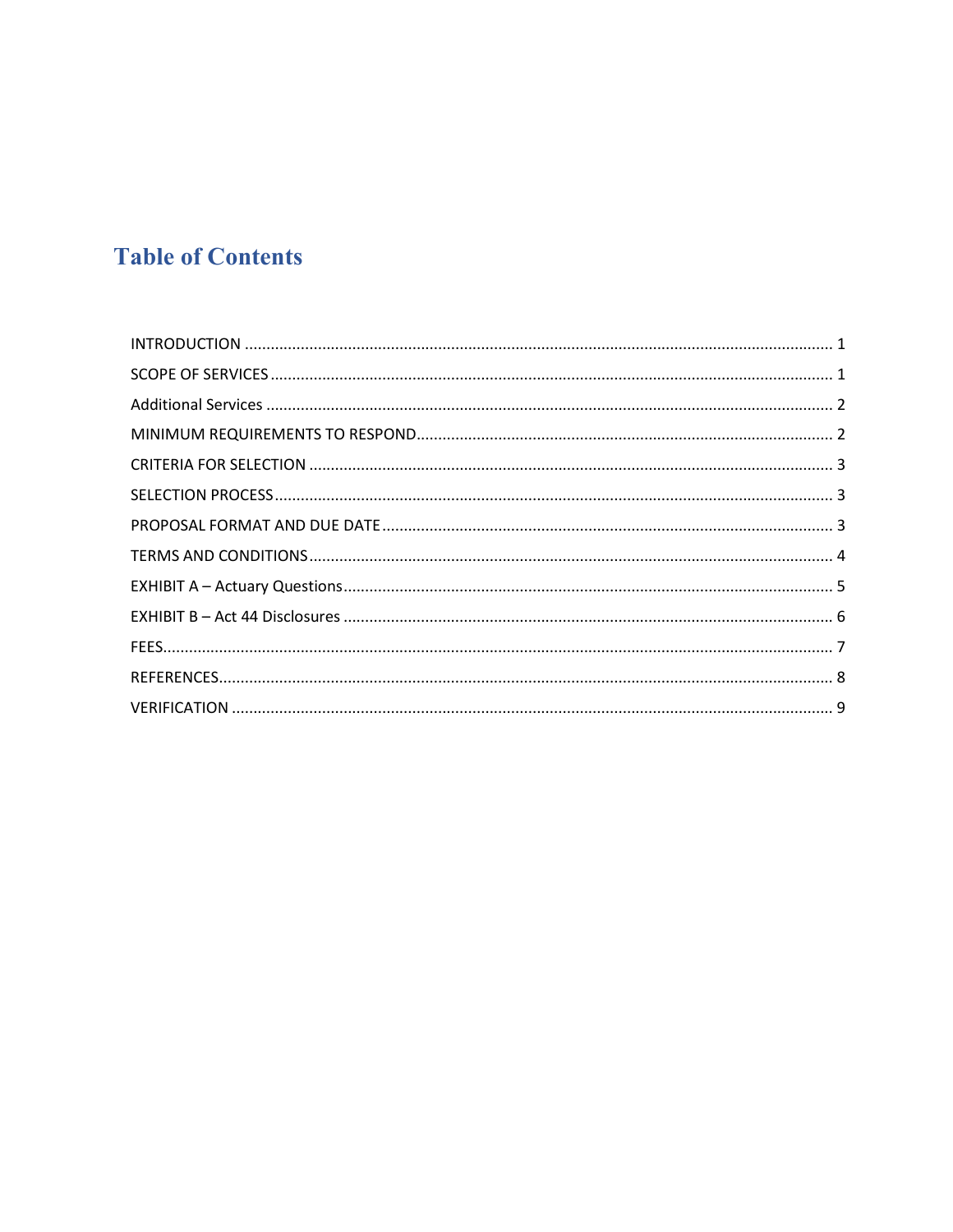## <span id="page-2-0"></span>**INTRODUCTION**

Homestead Borough, located in Allegheny County, Pennsylvania, is soliciting proposals from qualified firms to provide actuarial services to its two defined requesting information regarding asset management services and advisory services for its Police Pension Plan and Non-Uniform Pension Plan, which are both defined benefit plans. The value of both funds is approximately \$2.6 million. Police Plan participants covered include twelve actives, three retirees and two receiving survivor benefits. The Non-Uniform Plan includes twelve actives, four retirees receiving benefits and 1 deferred participant.

The pension plans are administered under the management of the Pension Board and Borough Council established by local ordinance and in accordance with the terms of the Act 205 of 1984 and Act 600 where it affects the Police Pension Plan benefits and administration.

The actuarial firm should be able provide all the requested services or partner with another organization so that the services are seamlessly provided through a primary contact person.

## <span id="page-2-1"></span>**SCOPE OF SERVICES**

Homestead Borough will be contracting the successful firm to provide the following actuarial services for the Pension Plans that will include, but not be limited to, the following:

- Prepare the actuarial valuation reports as January 1 of each oddnumbered year, beginning January 1, 2023, however as this is a new firm, an evaluation should be completed within 2022. The reports include benefit information on all members in the plans, as well as plan funding information. The valuation process should include a review of the actuarial assumptions as well as the plan's overall condition.
- Prepare the Act 205 forms to be submitted to the Department of the Auditor General every year, beginning January 1, 2022.
- Determine the minimum municipal obligation (MMO) required by Act 205 to be submitted by the Chief Administrative Officer to the governing body by September 30 of each year.
- Assist Borough in determining pension benefits for retired and terminated members.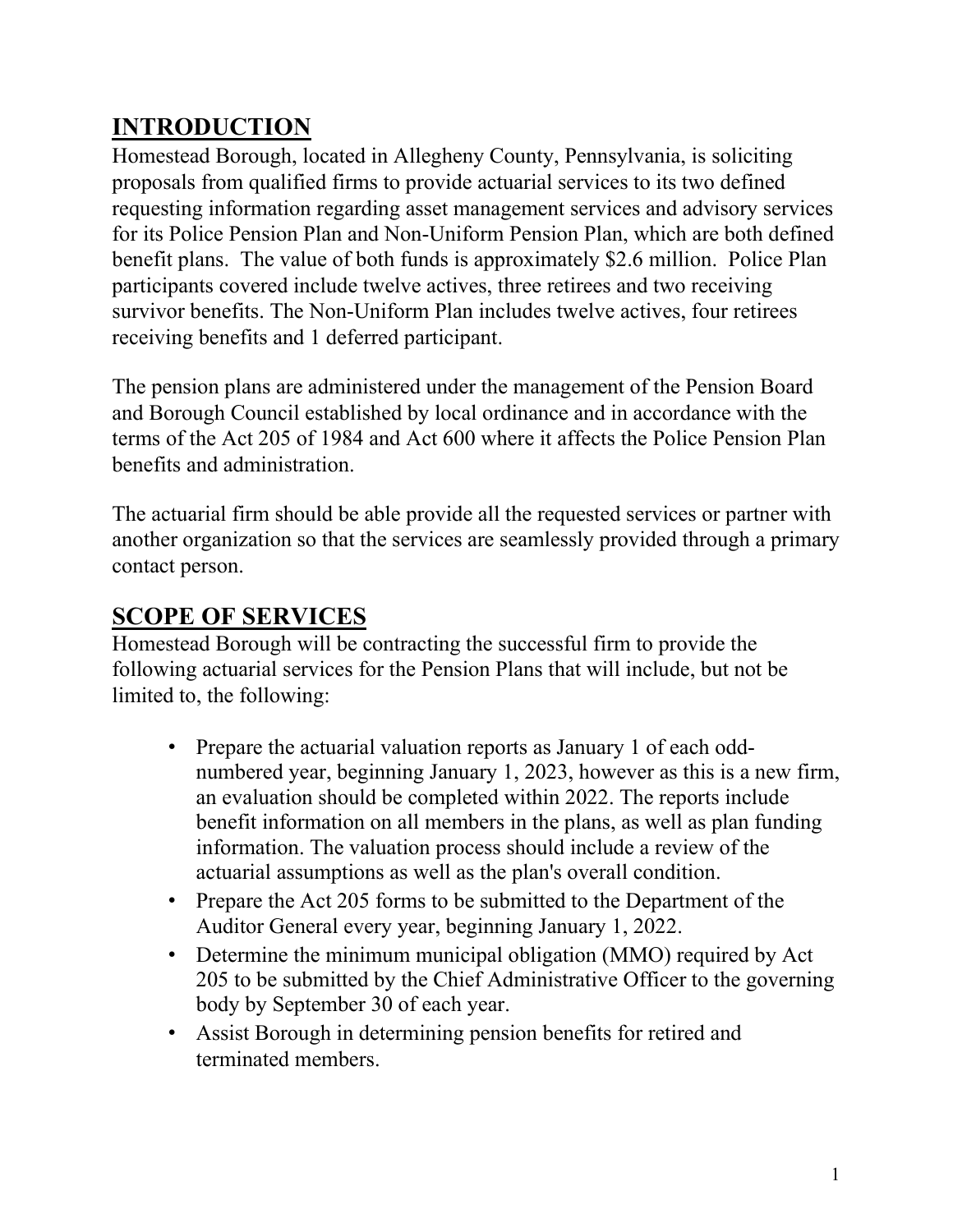- Provide assistance and attend meetings as required or requested by Borough management and the Borough Council.
- Review the AG-385 Certification form and recommend alterations, as needed.
- Determine reporting requirements under the Government Accounting Standard Board Statements, generally GASB No. 67, and provide annual GASB Financial Statements for all pension plans.
- Provide specific pension plan information and reports to external CPA firm relative to annual audit of the municipalities General Purpose Financial Statements.

#### <span id="page-3-0"></span>**Additional Services**

The successful firm will be required to perform the following actuarial services upon request of the Borough:

- Work with the Pension Board, staff, and other service providers (e.g., auditor, actuary, attorney, etc.) to the plans if instructed by the Borough, to manage the investment process of the pension plans and provide actuarial services.
- Inform the Borough of legislative and regulatory changes that may be applicable to the plans.
- Provide actuarial studies for benefit cost estimates and additional actuarial services upon the request of the Borough.
- Provide the necessary documentation or actuarial testimony during labor negotiations, and assist with arbitration if needed.
- Prepare (or assist the solicitor in preparing) plan documents including amendments, Summary Plan Descriptions, and ordinances or resolutions as needed by the Borough.

## <span id="page-3-1"></span>**MINIMUM REQUIREMENTS TO RESPOND**

Applicants that respond to this RFP must be able to meet or exceed the following minimum criteria to be considered for the resulting award of this professional services contract:

- Ten or more Pennsylvania municipal/government entities under contract for actuarial services as described above.
- At least ten years of experience with local government pension plans.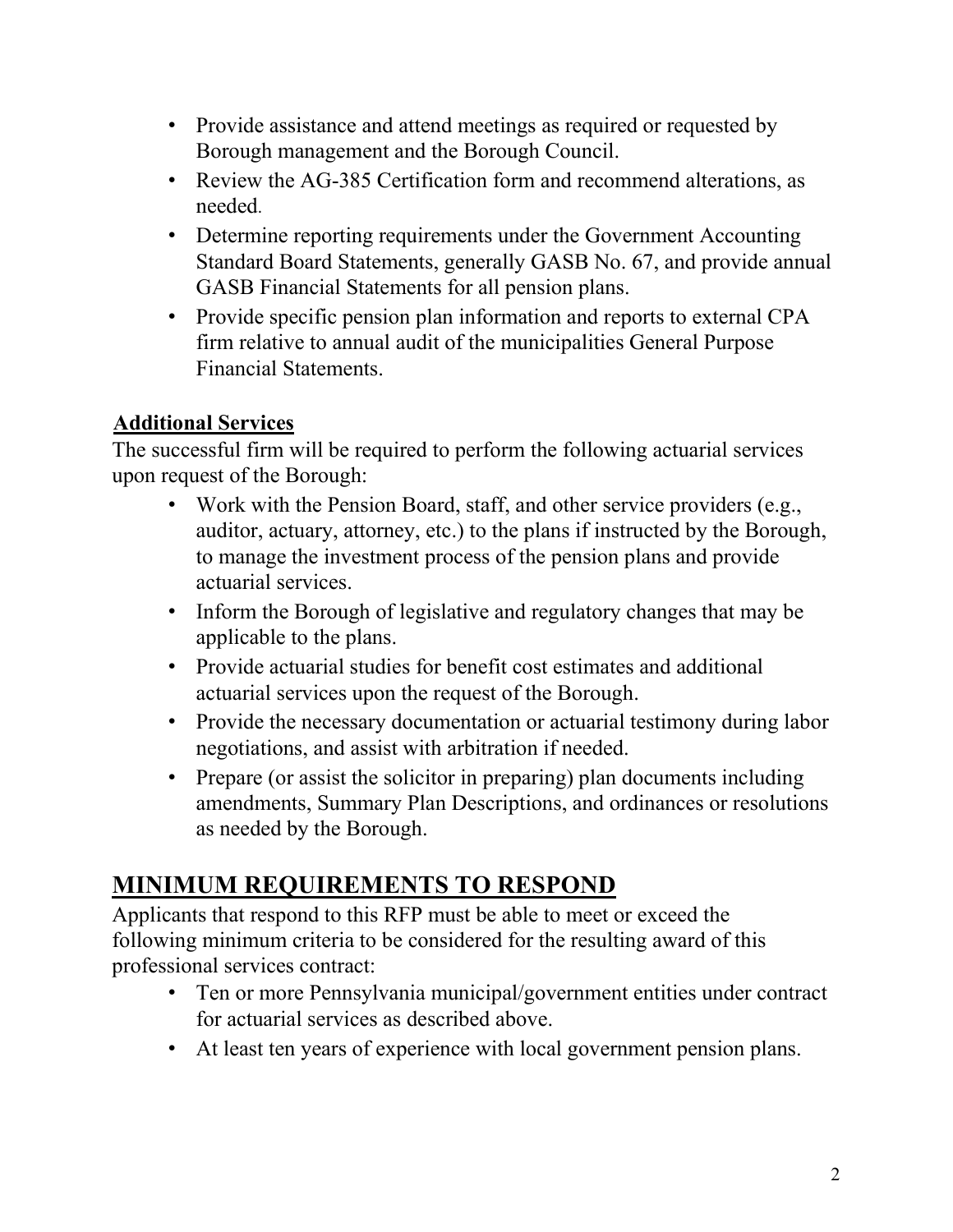• Understanding of the requirements for governmental plans in Pennsylvania under Act 205 of 1984 and other applicable pension regulations such as Act 600 of 1955, as amended.

## <span id="page-4-0"></span>**CRITERIA FOR SELECTION**

- Investment management experience
- Specific experience with governmental defined benefit pension clients
- Fees
- Qualifications of Individuals working with the Plan
- Quality of references

## <span id="page-4-1"></span>**SELECTION PROCESS**

The Pension Board will serve as the search committee and make its recommendations to the Borough (the governing body).

- Each committee member will review proposals submitted.
- The committee will decide which firms will be invited to make a presentation to the Board from the proposals that are determined to be qualified (meet the Minimum Requirements to Respond).
- The Board may, at its discretion, decide to interview only the most qualified professional service providers.
- Applicants will be notified of their selection for an interview by the Board within two weeks of the RFP Closing Date.
- The committee will analyze the providers based on the merits of their proposals and presentations, relative to the selection criteria above.

## <span id="page-4-2"></span>**PROPOSAL FORMAT AND DUE DATE**

Nine (9) copies of the proposal and accompanying documents must be submitted and received no later than 3:00 P.M. on 04 March 2022. Proposals should include responses to the items on the Questionnaire and Disclosure Form and other requested information, such as qualifications of the individuals that will be assigned to the Borough and a list of municipal references.

Address for submissions:

**Vanessa McCarthy-Johnson, Manager Homestead Borough 221 East 7th Avenue Homestead, PA 15120**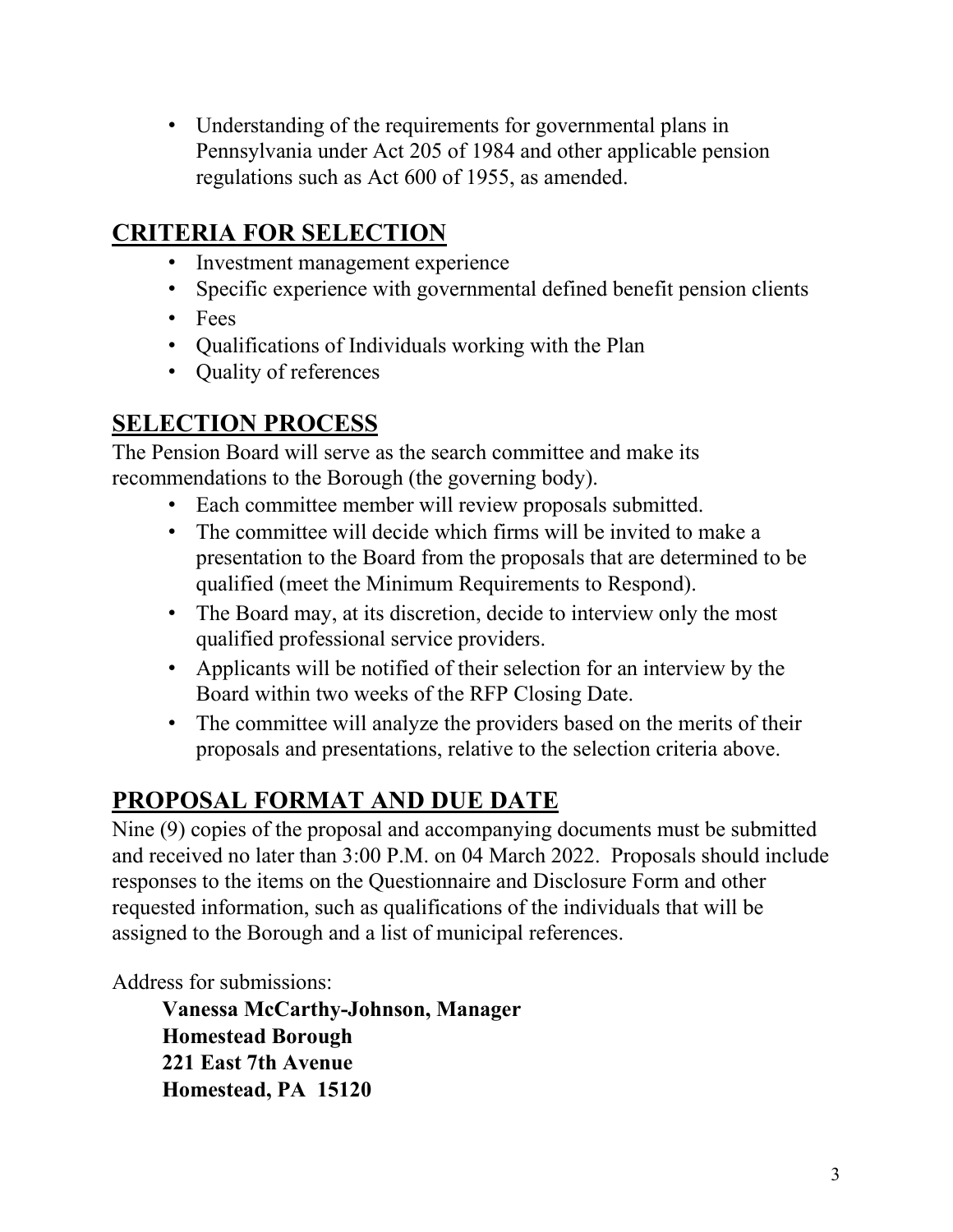### <span id="page-5-0"></span>**TERMS AND CONDITIONS**

This Proposal solicitation does not commit Homestead Borough to enter into any agreement or to pay any costs incurred in the preparation of any proposal.

- Selection of a provider will be within the discretion of the Borough, or the pension board as its representative.
- The Borough reserves the right to reject or disqualify any Proposals pursuant to the selection criteria and minimum requirements for a provider.
- •It is the responsibility of each provider to carefully examine the requirements before submitting. Any questions about this RFP must be in written form and should be directed to Vanessa McCarthy-Johnson by email at [information@homesteadborough.com](mailto:information@homesteadborough.com) no later than March 1, 2022.
- Phone calls will neither be accepted nor returned.

| <b>Names of Elected Officials</b>        | <b>Names of Pension Board Members Other than</b><br><b>Elected Officials</b> |
|------------------------------------------|------------------------------------------------------------------------------|
| Betty Esper, Mayor                       | Vanessa McCarthy-Johnson, Borough Manager                                    |
| Don Dais, Council President              |                                                                              |
| Lloyd Cunningham, Vice President Council |                                                                              |
| Rev. Louise Benton, Council Member       |                                                                              |
| Drew Borcik, Council Member              |                                                                              |
| Connie Burwell, Council Member           |                                                                              |
| Jou-Al Burwell, Council Member           |                                                                              |
| Mary Nesby, Council Member               |                                                                              |

*A person who knowingly makes a material misstatement or omission on this disclosure form will be prohibited from entering into a contract with Homestead Borough for three years.*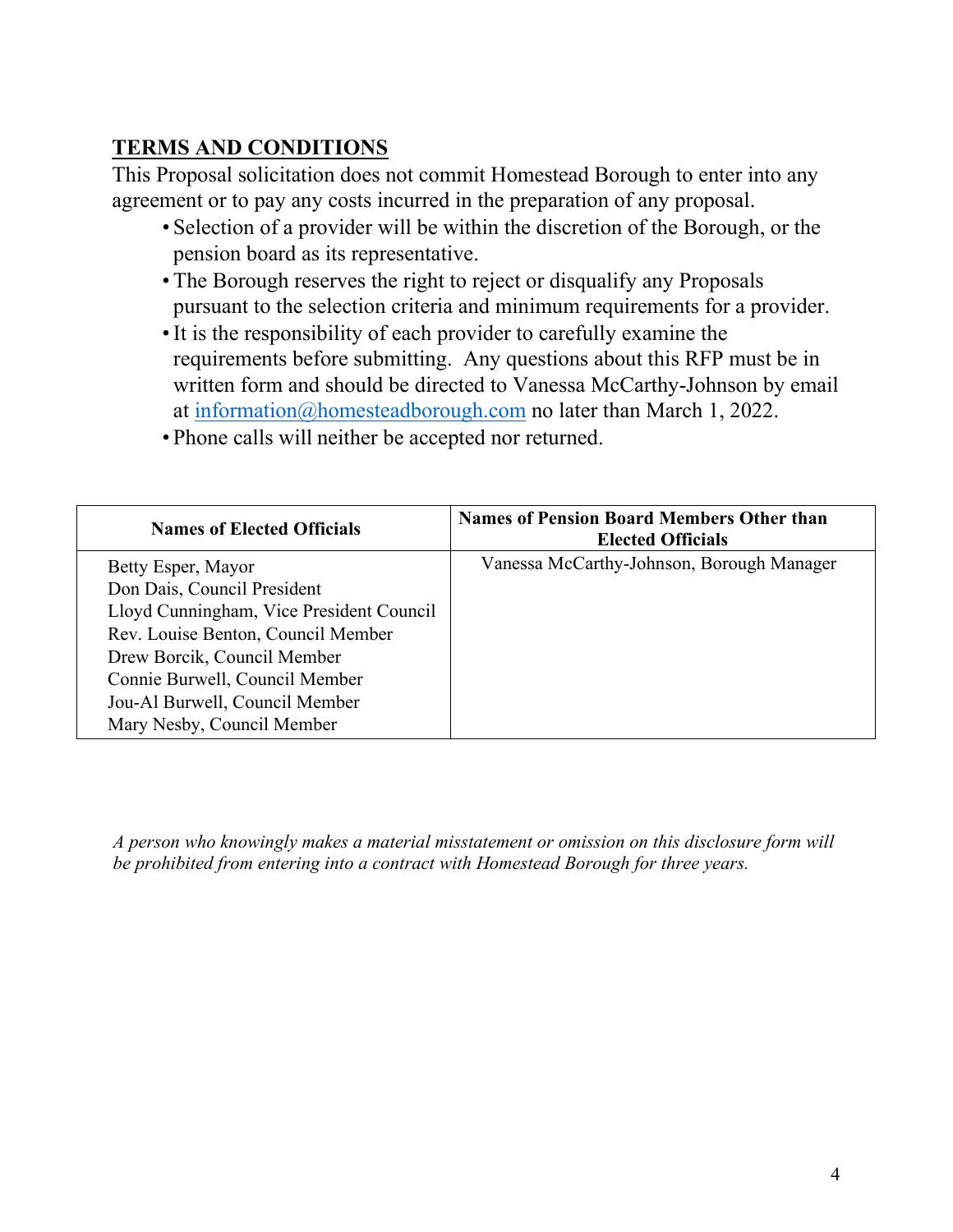## <span id="page-6-0"></span>**EXHIBIT A – Actuary Questions**

- 1. Please provide the names and titles of all individuals who will be providing professional services to the Borough's pension plan(s). In responding, please identify and disclose:
	- a. Whether each individual is a current or former official or employee of the municipality entering into the contract;
	- b. Whether the individual has been a registered Federal or State lobbyist;
	- c. A description of the responsibilities of each individual with regard to the contract.
- 2. Describe how long your firm has been providing the types of pension services sought under this RFP – specifically, to municipal government entities in Pennsylvania. In general terms, describe the make-up of your current municipal client base:
	- a. How many of your current public pension clients are Pennsylvania municipal pension clients?
	- b. What are the total pension assets of those Pennsylvania municipalities that your firm has under administration?
- 3. Details specific to services required:
	- a. Describe your proposal regarding actuarial services.
	- b. Attach samples of the actuarial reports including but not limited to the bi-annual valuation and member benefit statements that your firm would provide if chosen by the municipality.
- 4. Describe your firm's approach to client support and if selected to provide services to this municipality, how this municipality will be integrated into your client support network.
- 5. Has your firm or any subcontractor or company in an advisory capacity that will be a party to the proposed services relative to this RFP, been involved in:
	- a. Any adverse criminal, civil, regulatory, or government actions against any director or principal officer in the past 5 years; or
	- b. Any investigation of the same nature that has occurred within the past 36 months?
- 6. Describe your firm's errors and omissions insurance and commercial general liability insurance and specific coverage.
- 7. Specify any fees associated with initial takeover. Specify any fees that would be levied should the municipality withdraw or terminate the professional services contract with your firm. Does your firm require a specific term or length of contract? If so, indicate the minimum period of time your firm typically contracts for.
- 8. Describe your process for making tax payments on behalf of participants receiving monthly benefits as well as your timeline for end of the year tax reporting (i.e. 1099R and 945).
- 9. Describe your process for preparation of financial reports in accordance with GASB 67  $\&$ 68. Is this included in your fee?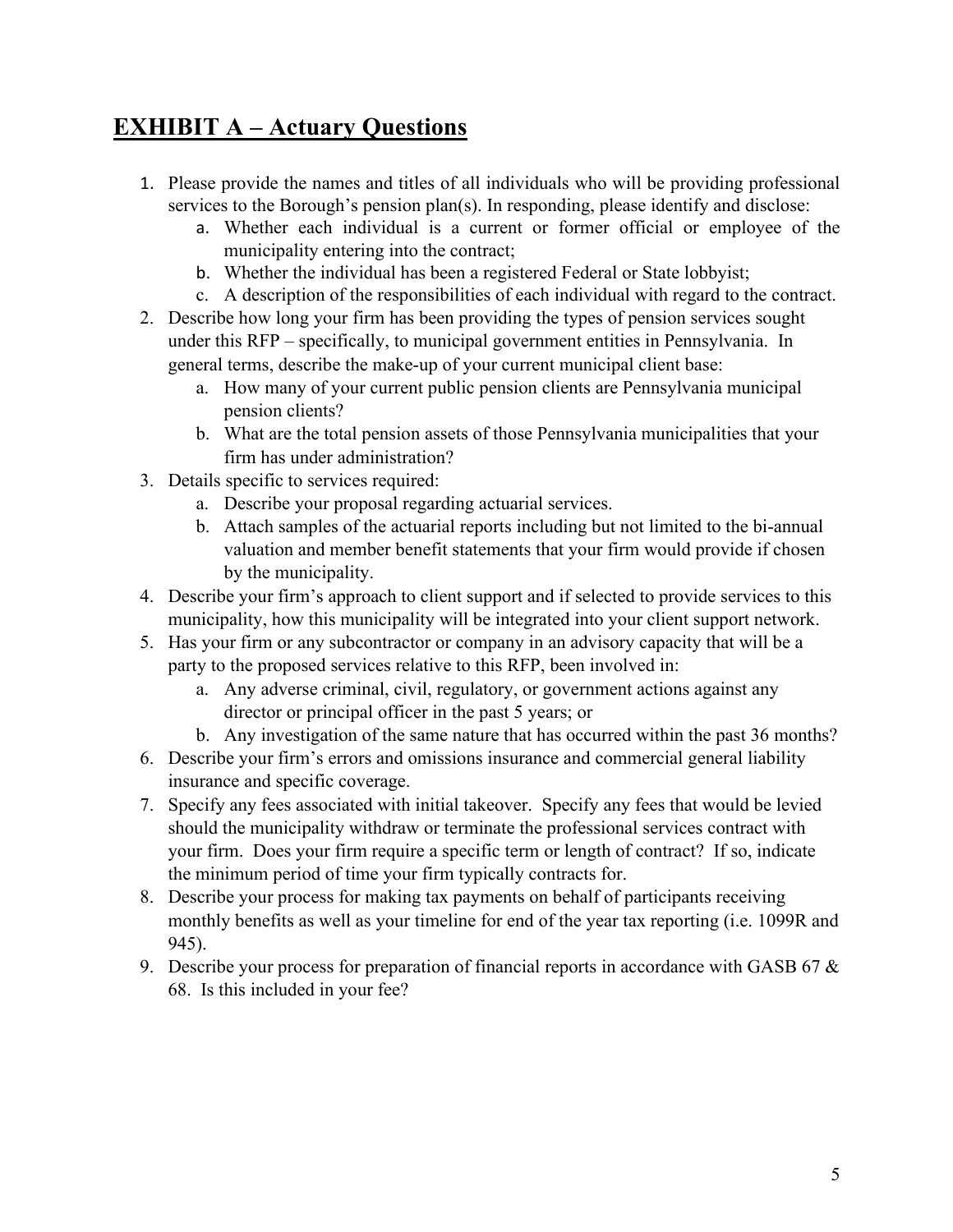## <span id="page-7-0"></span>**EXHIBIT B – Act 44 Disclosures**

The following disclosure information is required under Act 44 of 2009. Failure to fully comply with these requirements may void any contract with the municipal pension system.

#### **Answer the following questions pertaining to any individuals who will be providing services under the proposed contract.**

- 1. Are any of them current or former officials or employees of Homestead Borough?
- 2. Are any a registered federal or state lobbyist?
- 3. Have any contributed in the past two years to a municipal official or candidate for office at Homestead Borough?
- 4. Do any have a direct financial, commercial, or business relationship with any official of Homestead or the municipal pension system?

#### **Answer the following regarding all your firm and affiliated entities.**

- 1. On an attached sheet of paper, disclose all contributions from you or an "affiliated entity" (as defined in Act 44 of 2009) to which all of the following apply:
	- a. The contribution was made within the last five years. The contribution was made by an officer, director, executive-level employee or owner of at least 5% of the firm or "affiliated entity."
	- b. The amount of the contribution was at least \$500 in the form of
		- i. a single contribution by a person in subparagraph (b) above; or ii. the aggregate

of all contributions by all persons listed in subparagraph (b) above.

- c. The contribution was made to:
	- i. a candidate for any public office in the Commonwealth or to an individual who holds that office; or
	- ii. a political committee of a candidate for public office in the Commonwealth or of an individual who holds that office.
- d. The disclosures made under this subsection shall be updated annually.
- 2. For each contribution disclosed in your answer to No. 1 above, please provide the following information:
	- a. the name and address of the contributor;
	- b. the contributor's relationship to the Contractor;
	- c. the name and office or position of each person receiving a contribution;
	- d. the amount of the contribution; and
	- e. the date of the contribution.
- 3. Disclose any gifts given by you or an "affiliated entity" to an official or employee of the municipal pension system or the municipality which controls the municipal pension system.

#### **List any additional potential or actual conflicts of interest that may exist relative to contracting of services with Homestead Borough.**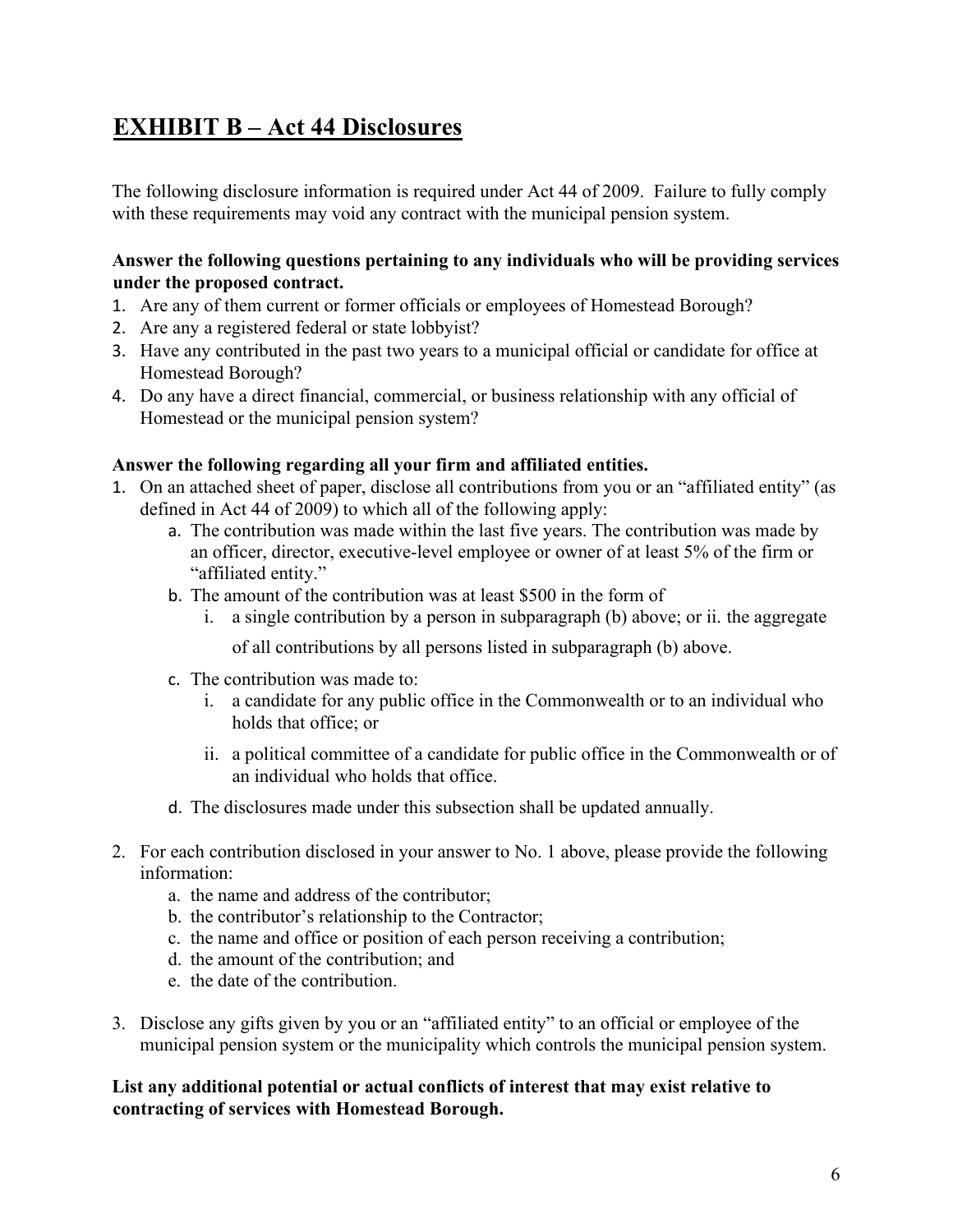### <span id="page-8-0"></span>**FEES**

Please provide the following information regarding fees.

### **Regular Actuarial Services**

| <b>Annual Fee for Police Pension Plan:</b> |  |
|--------------------------------------------|--|
|--------------------------------------------|--|

Annual Fee for Non-Uniform Pension Plan  $\quad \quad \text{S}$ 

Please list any services 5that are not included in the quoted fee, and any additional fees to provide those services.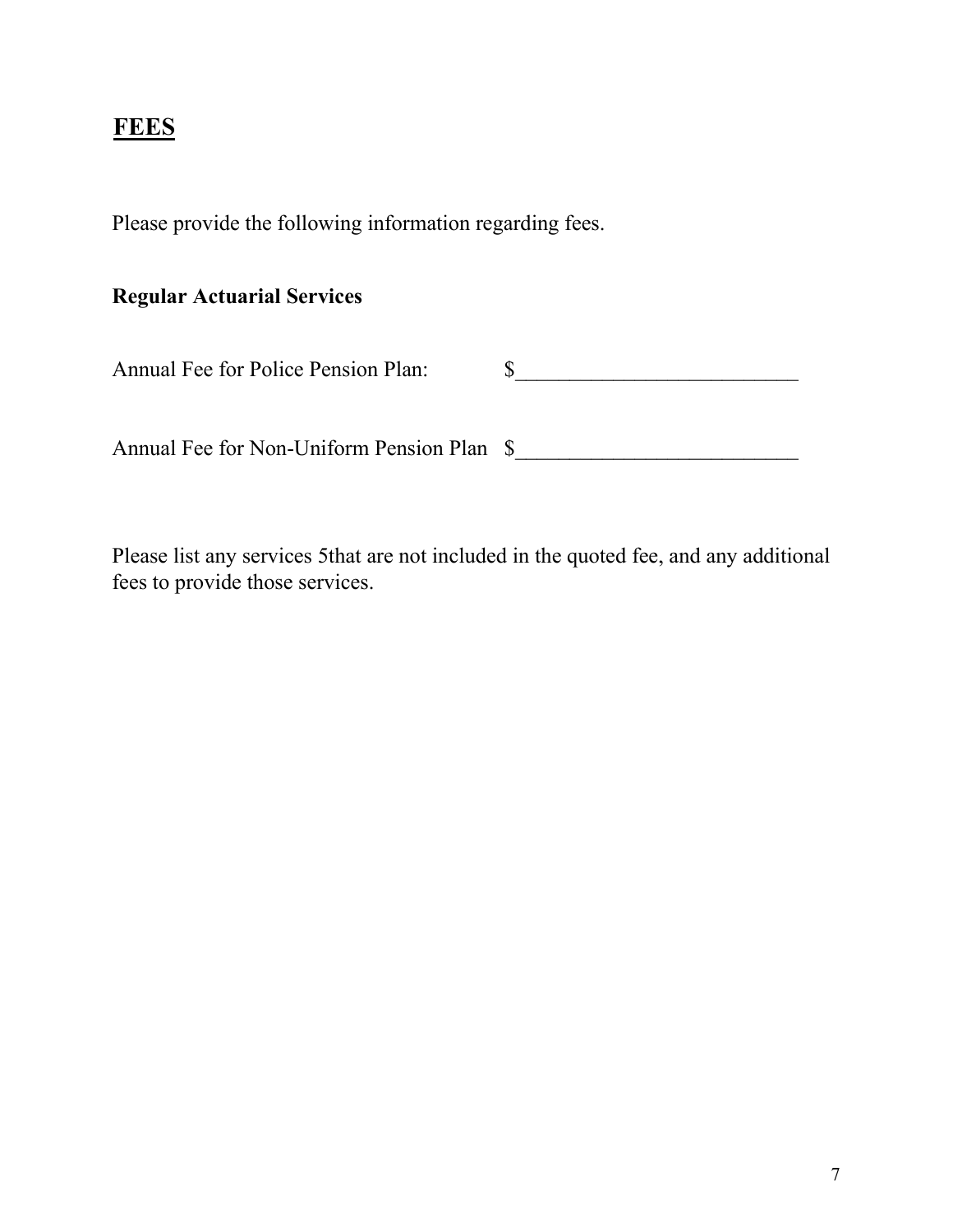## <span id="page-9-0"></span>**REFERENCES**

Please list three (3) Pennsylvania municipal pension plan clients for whom the firm has provided actuarial services within the past year. For each reference listed, include the name of the municipality, the contact person at the municipality, telephone number and the email address.